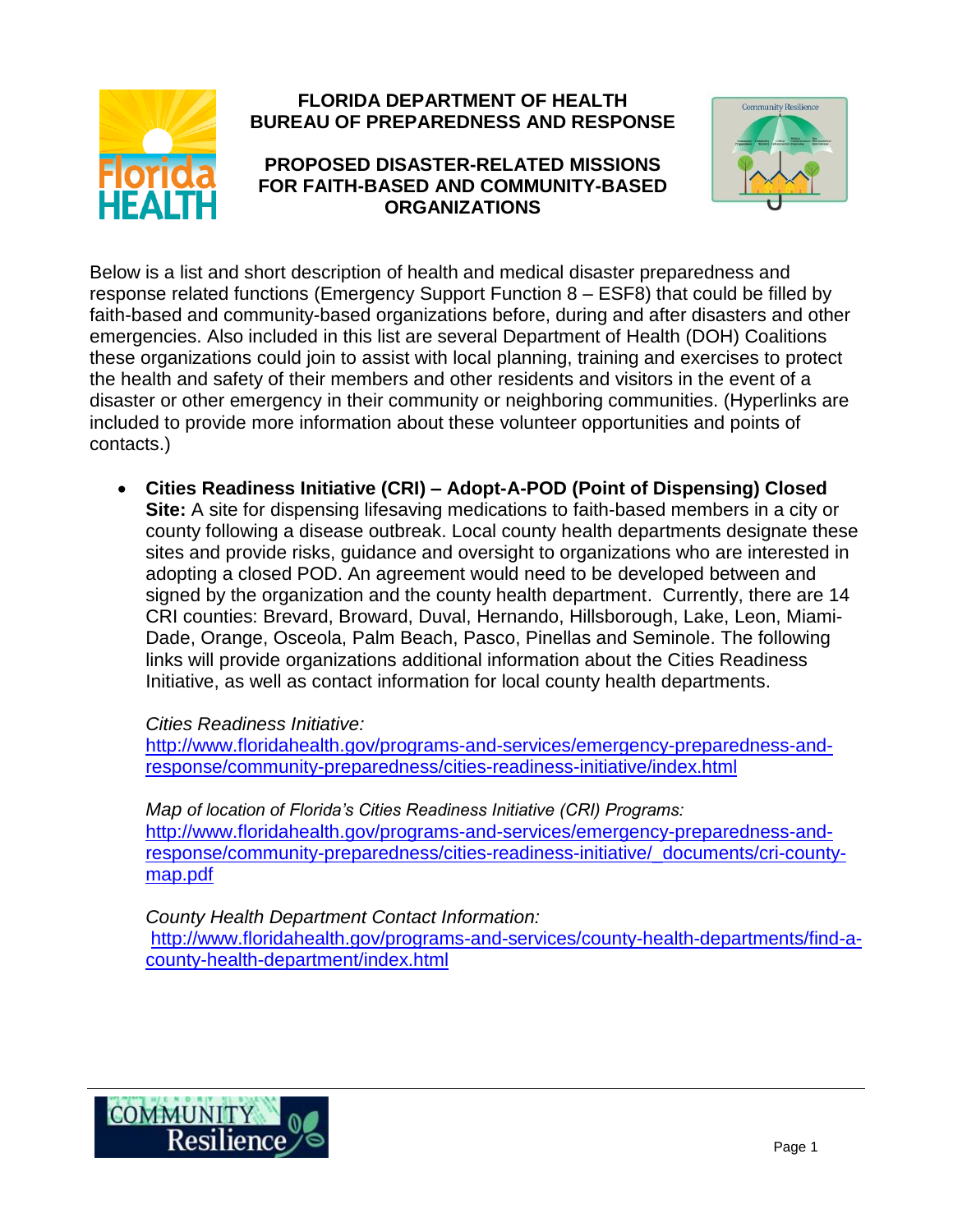**Special Needs Shelter Designation - Post Disaster Events:** A facility designated by county emergency management agencies and staffed by county health departments to serve residents and visitors who have medical and health-related needs and cannot safely remain in their home during a disaster or other emergency. Special needs shelters are designed to meet the needs of persons who require medical assistance that exceeds services provided at a general population shelter. Special needs shelters are intended to provide, to the extent possible under emergency conditions, an environment that can sustain an individual's level of health in the event of a disaster or other emergency.

Post disaster or emergency, special needs shelters located in schools must complete services and be closed for schools to reopen. Depending upon the number of residents displaced from a storm or other emergency, counties may need to designate alternate sites for individuals who require use of a special needs shelter, until they are able to return to their home or alternative housing can be arranged. The facility would have to meet specific requirements to be designated as a special needs shelter and an agreement would need to be made between the organization and the county emergency manager.

More information on special needs shelters is available at the following links:

*Special Needs Shelter Program:*

[http://www.floridahealth.gov/programs-and-services/emergency-preparedness-and](http://www.floridahealth.gov/programs-and-services/emergency-preparedness-and-response/healthcare-system-preparedness/spns-healthcare/index.html)[response/healthcare-system-preparedness/spns-healthcare/index.html](http://www.floridahealth.gov/programs-and-services/emergency-preparedness-and-response/healthcare-system-preparedness/spns-healthcare/index.html)

*Special Needs Shelters Points of Contact by County:*  <http://www.floridadisaster.org/disability/snshelterlist.html>

*2014 Statewide Emergency Shelter Plan:*

(Facilities must Americans for Disabilities Act (ADA) requirements for an Emergency Shelter – See Appendices C, F2, G, and L Part I and Part 2.) [http://www.floridadisaster.org/Response/engineers/SESPlans/2014SESPlan/document](http://www.floridadisaster.org/Response/engineers/SESPlans/2014SESPlan/documents/0%20-%202014-SESP-Complete%20Document%20FINAL.pdf) [s/0%20-%202014-SESP-Complete%20Document%20FINAL.pdf](http://www.floridadisaster.org/Response/engineers/SESPlans/2014SESPlan/documents/0%20-%202014-SESP-Complete%20Document%20FINAL.pdf)

Local emergency management office contact information is available at the following link:

[http://www.floridadisaster.org/County\\_EM/ASP/county.asp](http://www.floridadisaster.org/County_EM/ASP/county.asp)

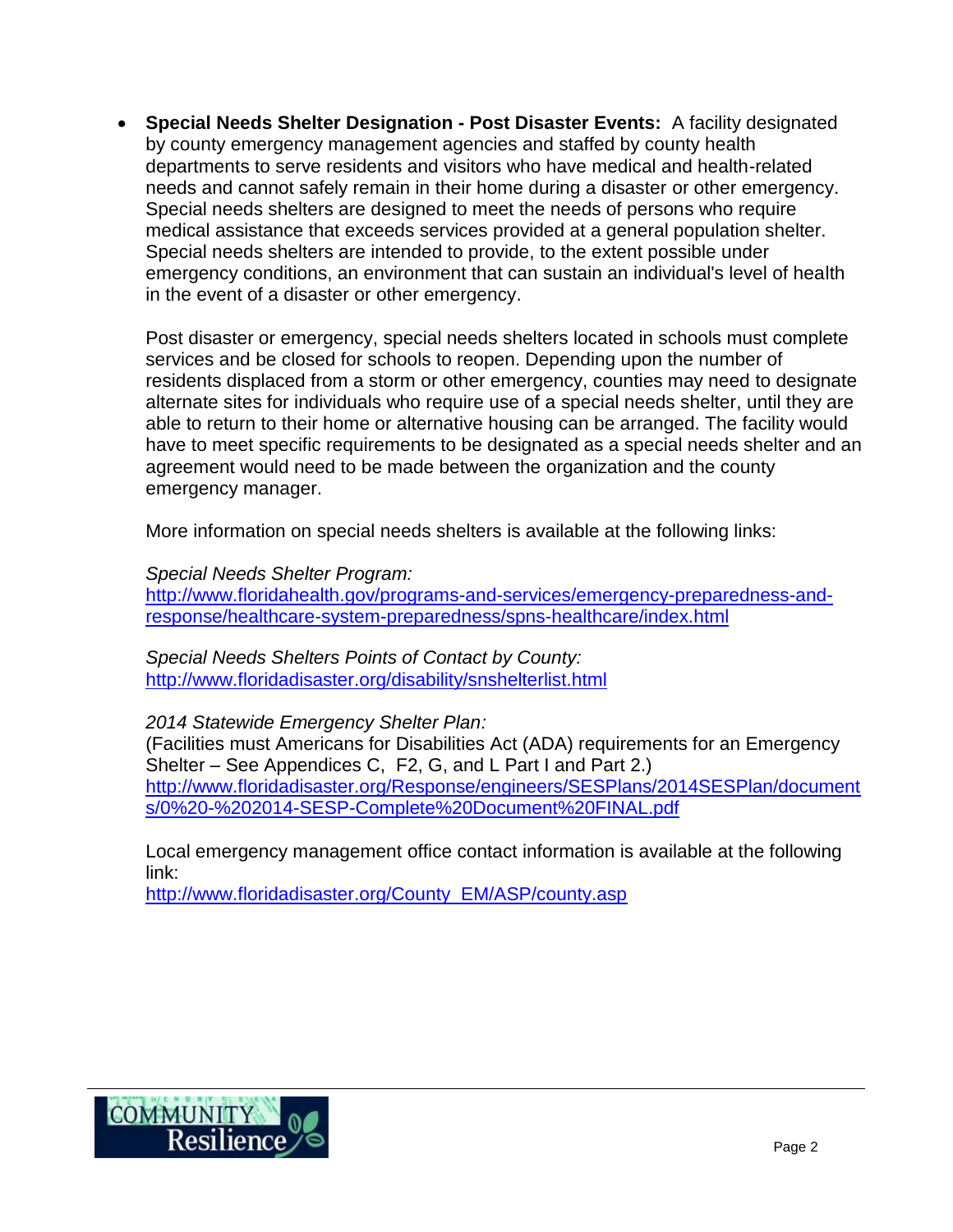**Florida Crisis Consortium/Disaster Behavioral Health Response Teams Membership:** Disaster Behavioral Health Response Teams are formed by the Florida Crisis Consortium, in conjunction with the Florida Department of Health. These teams work with communities (at the request of local jurisdictions) to assess and manage behavioral health needs that occur as a result of a disaster or other emergency, and also assist communities and emergency responders with the lessening of emotional, psychological, and physical effects of a disaster or other emergency, natural or manmade. Disaster Behavioral Health Responders apply the concepts of psychological first aid to help those affected overcome the initial impact of shock, denial, and depression when confronting disasters and other emergencies. More information about the Disaster Behavioral Health Response Teams and the Florida Crisis Consortium is available at the following link:

[http://www.floridahealth.gov/programs-and-services/emergency-preparedness-and](http://www.floridahealth.gov/programs-and-services/emergency-preparedness-and-response/healthcare-system-preparedness/_documents/FCC-Flyer2014v2.pdf)[response/healthcare-system-preparedness/\\_documents/FCC-Flyer2014v2.pdf](http://www.floridahealth.gov/programs-and-services/emergency-preparedness-and-response/healthcare-system-preparedness/_documents/FCC-Flyer2014v2.pdf)

For more information about how you can join the Florida Crisis Consortium and become a member of the Disaster Behavioral Health Response Teams, contact: [DBH@flhealth.gov](mailto:DBH@flhealth.gov)

 **Florida Children's Preparedness Coalition:** The Florida Children's Preparedness Coalition is a multi-agency and multi-organization coalition created to ensure the emergency preparedness and response needs of children are planned for and integrated across the state of Florida. This partnership enables a lasting and longreaching impact in successfully addressing children's needs when a disaster or other emergency strikes. This group is also tasked with leveraging the many state, local, tribal and federal resources identified to serve children.

The immediate goals of the Florida Children's Preparedness Coalition include: statewide health care coalition involvement, creation of state preparedness guidance for children, and the development of children's preparedness awareness resources.

For more information about the Children's Preparedness Coalition and minutes from coalition meetings can be found on the coalition's website at: [http://www.floridahealth.gov/programs-and-services/emergency-preparedness-and](http://www.floridahealth.gov/programs-and-services/emergency-preparedness-and-response/prepare-yourself/childrens-preparedness/childrens-preparedness-coalition.html)[response/prepare-yourself/childrens-preparedness/childrens-preparedness](http://www.floridahealth.gov/programs-and-services/emergency-preparedness-and-response/prepare-yourself/childrens-preparedness/childrens-preparedness-coalition.html)[coalition.html](http://www.floridahealth.gov/programs-and-services/emergency-preparedness-and-response/prepare-yourself/childrens-preparedness/childrens-preparedness-coalition.html)

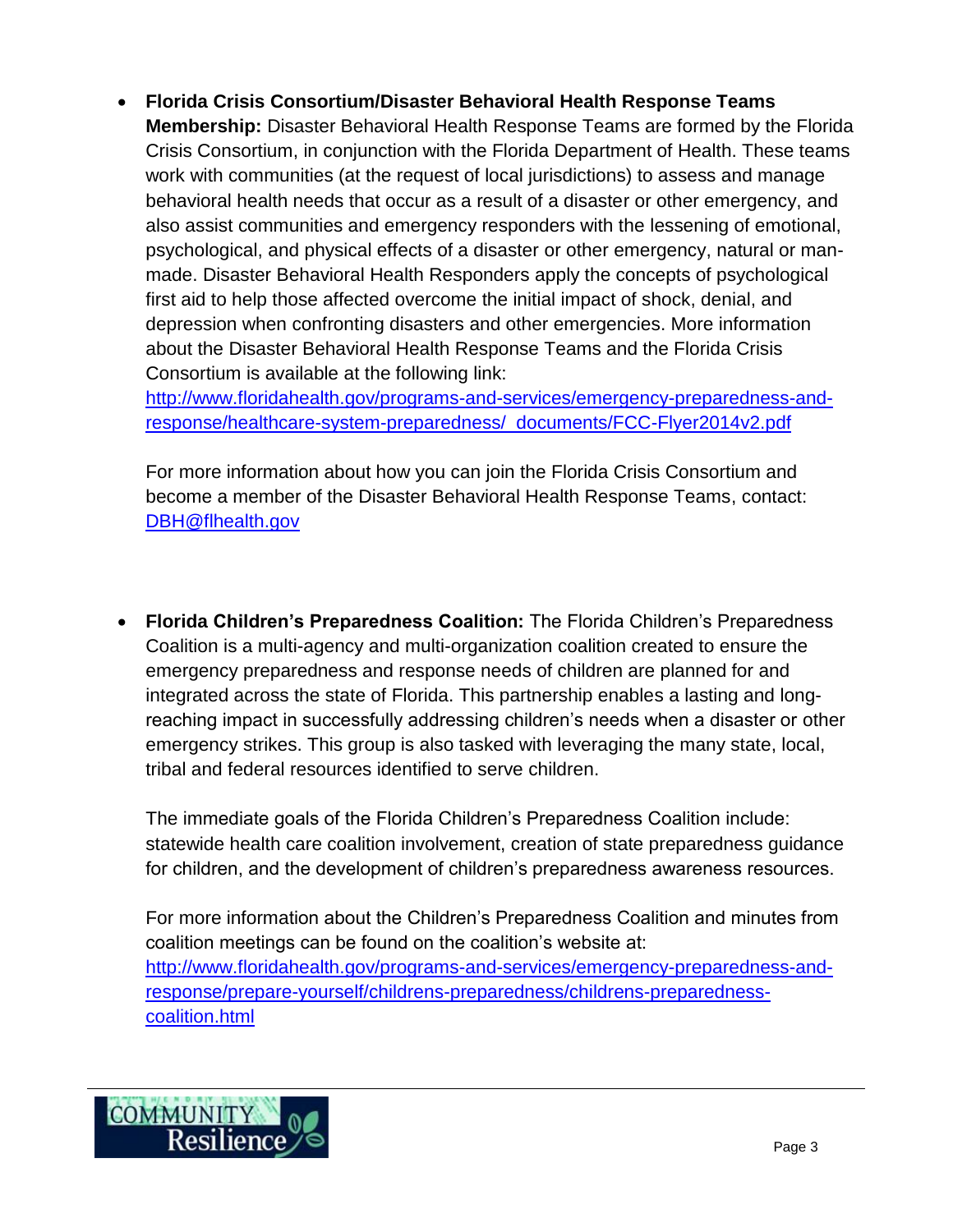**Healthcare Coalitions in Florida: Building Local Capacity:** Healthcare Coalitions are collaborative networks of healthcare organizations and their respective public and private sector response partners that serve as a multi-agency coordinating group to assist with preparedness, response, and recovery activities related to healthcare organization disaster operations. There are currently fifteen healthcare coalitions active in Florida.

For more information about Florida's healthcare coalitions, contact the Bureau of Preparedness and Response at: 850-245-4040, email at: [BPR\\_HealthcareCoalitions@flhealth.gov](mailto:BPR_HealthcareCoalitions@flhealth.gov) or visit [http://www.floridahealth.gov/programs-and-services/emergency-preparedness-and](http://www.floridahealth.gov/programs-and-services/emergency-preparedness-and-response/healthcare-system-preparedness/healthcare-coalitions.html)[response/healthcare-system-preparedness/healthcare-coalitions.html](http://www.floridahealth.gov/programs-and-services/emergency-preparedness-and-response/healthcare-system-preparedness/healthcare-coalitions.html)

 **Florida Medical Reserve Corps Membership:** The Florida Medical Reserve Corps Network Program is a national network of local groups of volunteers committed to improving the health, safety and resiliency of their communities. MRC volunteers include medical and public health professionals, as well as others interested in strengthening the public health infrastructure and improving the preparedness and response capabilities of their local jurisdiction. MRC units identify, screen, train and organize the volunteers, and utilize them to support routine public health activities and augment preparedness and response efforts. The Florida Medical Reserve Corps Network includes 32 community based MRC units and one State MRC Unit, serving all 67 Florida counties. Twenty-eight are County Health Department MRC units. The Florida MRC volunteers serve under the direction of local County Health Officers, Emergency Support Function 8 (ESF8) Public Health and Medical, and the Florida MRC Program Office.

Register to join the Florida Medical Reserve Corps at [www.servfl.com](http://www.servfl.com/)

**EVERBRIDGE SERVFL:** The State Emergency Responders and Volunteers of Florida (SERVFL) is the State of Florida's online system for notification, information sharing and managing public health and medical disaster responders (volunteers and staff teams). The SERVFL registry supports a variety of personnel who may be utilized during disasters, all-hazard response efforts, and public health activities.

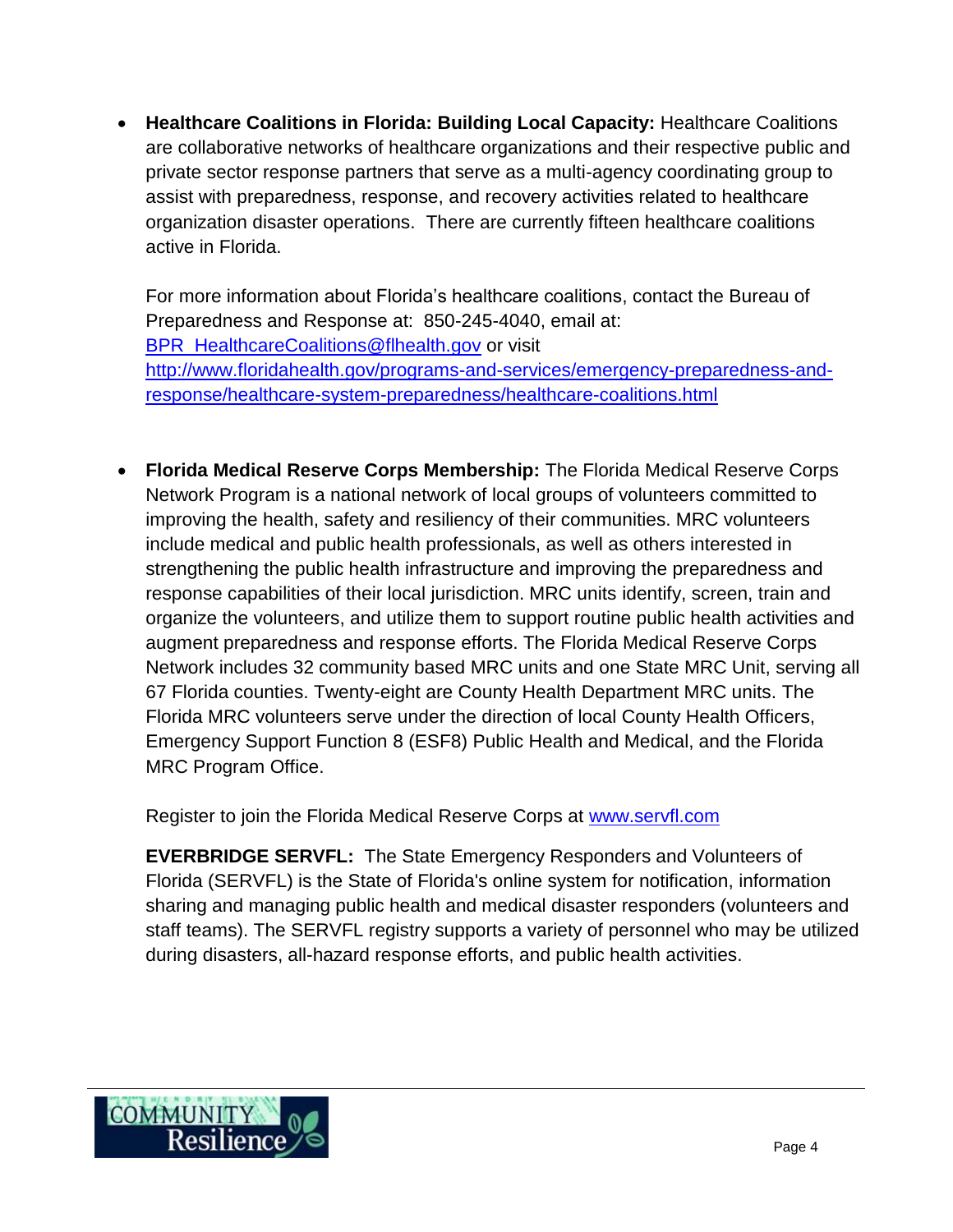For more information regarding SERVFL, visit

[http://www.floridahealth.gov/programs-and-services/emergency-preparedness-and](http://www.floridahealth.gov/programs-and-services/emergency-preparedness-and-response/disaster-response-resources/notification-systems/index.html)[response/disaster-response-resources/notification-systems/index.html](http://www.floridahealth.gov/programs-and-services/emergency-preparedness-and-response/disaster-response-resources/notification-systems/index.html)

Below are additional preparedness activities related to ESF-8 and MRCs that faith organizations could take on as a disaster-related mission:

**Active Bystander Training** – Faith-based organizations can also serve as training centers for the Active Bystander training course for their congregations or members of their community. Instruction is provided by qualified Florida Medical Reserve Corps instructors.

**Annual Flu Shots and Health Screenings:** Faith-based organizations can provide locations for DOH staff and Florida MRC volunteers to administer annual flu shots and health screenings for their members, to reduce the spread of the flu in their community.

Contact information for Florida's DOH MRCs and SERVFL is available at the following MRC "*Contact Us"* link: [http://www.floridahealth.gov/programs-and](http://www.floridahealth.gov/programs-and-services/emergency-preparedness-and-response/disaster-response-resources/mrc/mrc-contact-us.html)[services/emergency-preparedness-and-response/disaster-response](http://www.floridahealth.gov/programs-and-services/emergency-preparedness-and-response/disaster-response-resources/mrc/mrc-contact-us.html)[resources/mrc/mrc-contact-us.html](http://www.floridahealth.gov/programs-and-services/emergency-preparedness-and-response/disaster-response-resources/mrc/mrc-contact-us.html)

 **Get a Plan/Prepare Yourself Program:** It is important to establish a Disaster Preparedness and Evacuation Plan Program within an organization to ensure its members - particularly those who are vulnerable have written and exercised disaster preparedness and evacuation plans. This will help to ensure their personal and family members' safety and minimize loss of lives and property in the event of a disaster or other emergency. The plan should also include Special Needs Shelter registration and evacuation assistance for members who have medical, functional or access needs and do not have access to transportation or family support to shelter in place in their residence; or to evacuate to a shelter or to a safe location outside of the impacted area. As part of the program, Faith-based organizations can also send e-mails related to preparedness during Florida's hurricane season and post flyers related to public health (Hand Washing), Flu Shots, and Hurricane Season to promote preparedness.